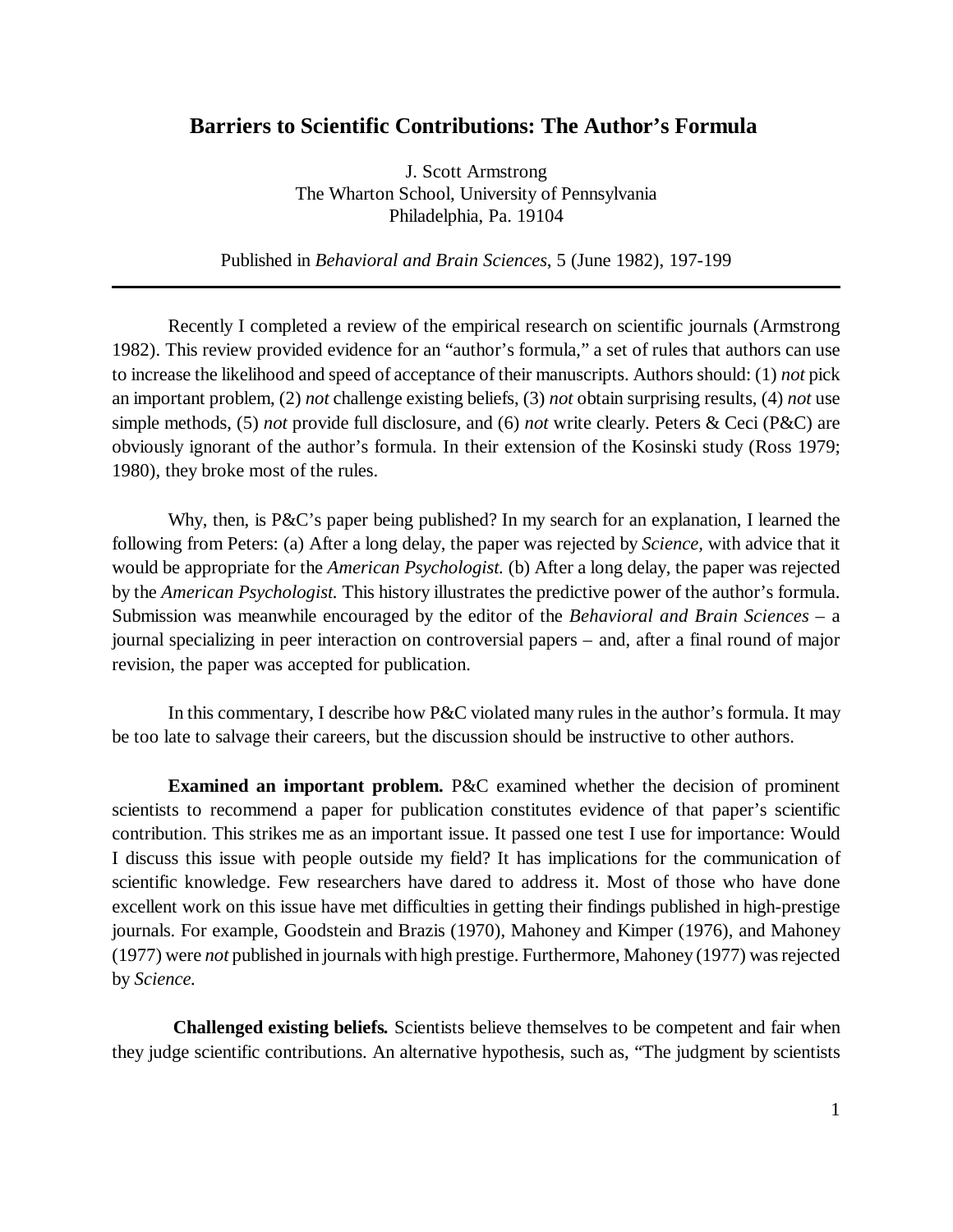of scientific contributions is seriously affected by irrelevant factors," is an affront to scientists. P&C reveal themselves to be insensitive to this fact. Their work does not try to make a "positive scientific contribution"; instead, it merely criticizes an existing belief. (P&C have obviously learned little from the well-publicized case of Galileo, namely, that some beliefs should not be examined.) P&C's use of the method of multiple hypotheses to examine existing beliefs was impressive. It was difficult to think of a reasonable alternative to current beliefs that they did not examine. The strategy of multiple hypotheses is unusual in the social sciences. Typically, the route to academic fame involves adopting a single dominant hypothesis and finding supporting evidence (Armstrong 1979; 1980a).

**Obtained surprising results.** To challenge existing beliefs is folly. To obtain evidence that these beliefs are wrong is sinful. (It is called the Second Sin by Szasz 1973.) P&C are sinners. They found that biases against the author or the author's institution play an important role in judgments of the value of a scientific contribution. These are surprising results.

For the journals used in P&C's study, the probability of an article being accepted was about 20%; the rate of acceptance for the papers resubmitted by P&C, 11%, was not significantly different. This suggests that we, as scientists, are merely engaged in a game of chance. Either P&C are wrong or we are fools!

Another way to interpret the results is to argue that there are identifiable reasons for acceptance or rejection but that these have nothing to do with the scientific contribution made by a paper. This reminds me of Webster's (1964) studies on the employment interview. Some factors did help explain who would be hired, but they had little to do with job performance. Instead, they related to the similarity between interviewer and interviewee. The decisions were usually made in the first five minutes (often in the first 30 seconds), and the interviewers were not aware of their decisionmaking process, although they claimed to have based it on the potential job performance of the interviewee. Perhaps the employment situation is analogous to the P&C study; that is, perceived similarity (e.g., in institutional background) is a measure of the author's competence. In fact, none of the reviewers had a background similar to the author's, since the rejected papers were from fictitious institutions.

I agree with P&C that bias against unknown authors and institutions provides the best explanation of their results. In fact, the evidence may be even stronger than they suggest. Noting that one of the manuscripts (manuscript "I" – see P&C's tables) was unanimously accepted (two referees plus two editors) while eight papers were unanimously rejected (16 referees plus 10 editors), I hypothesized that the author and institution for this sole accepted article may have *sounded* more authentic. (Hawkins, Ritter & Walter 1973 demonstrated that fictitious journals had high status among academics if they sounded theoretical.) Peters & Ceci (personal communication) provided some confirming evidence. The fictitious author of manuscript "I" had a common male name, Wade Johnston. This paper was originally submitted as having been from the University of North Dakota.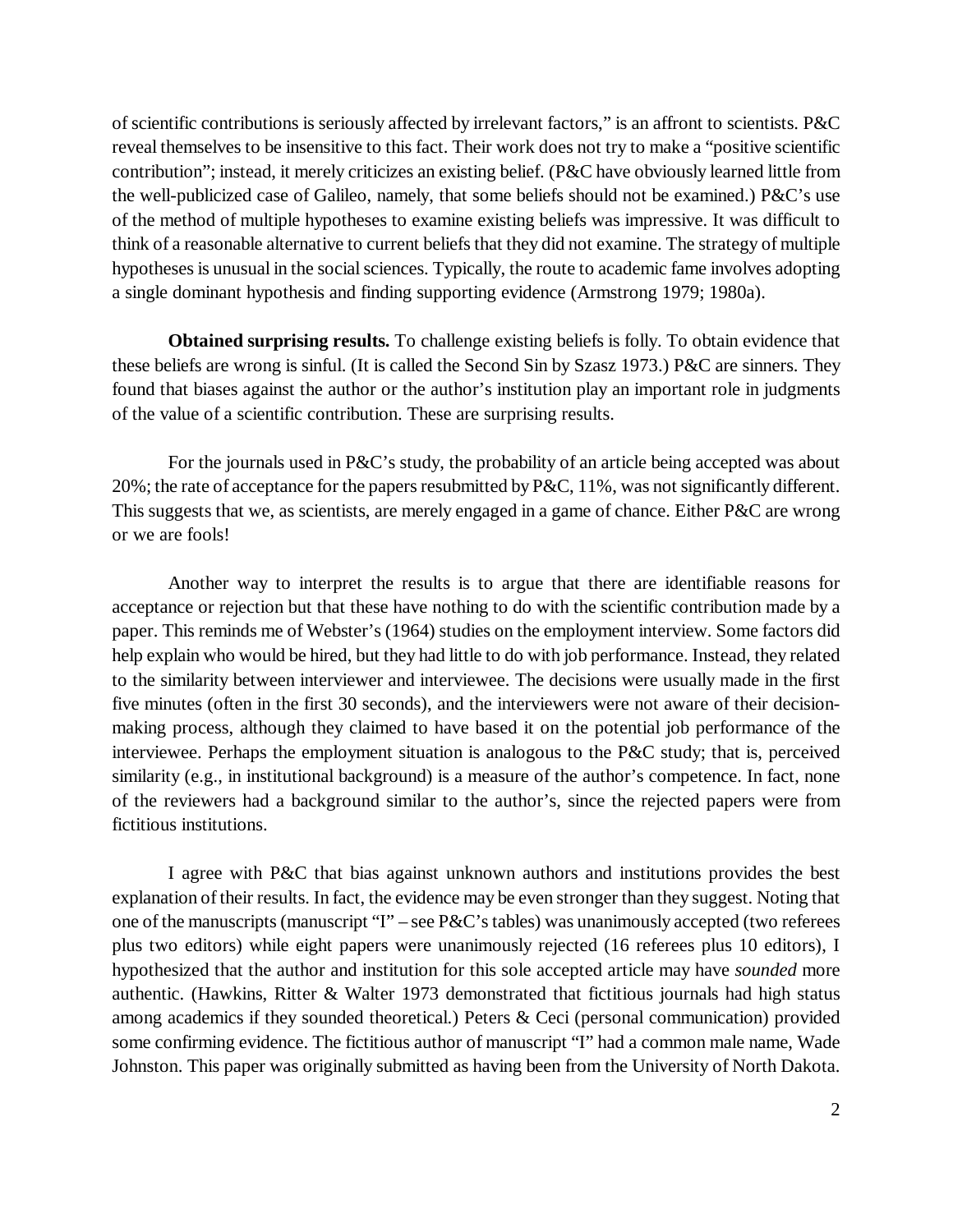(In a convenience sample I conducted at the University of Pennsylvania's Wharton School, eight out of nine faculty members selected the University of North Dakota as the most prestigious from the list of six institutions used in the P&C study.) However, one other undetected paper had likewise been initially submitted with the institution identified as the University of North Dakota, and that paper was rejected.

You might not agree that P&C's results are surprising. This would be understandable. The experiment by Slovic and Fischhoff (1977) indicated that few scientists are surprised by the results of scientific studies, no matter what the results.

To determine the degree of "surprise" associated with P&C's results, I conducted a survey of five full professors at Drexel University and seventeen at the University of Pennsylvania. Most were from the social sciences, primarily management, but five were professors of physical sciences. (Four research assistants and I attempted to deliver personally a self-administered questionnaire to professors in these schools over a five-day period. Six questionnaires were administered by phone, Although there were few refusals, few professors were available; either they were out or occupied.) Fourteen of the 22 respondents (64%) reported that they were either editors or associate editors for one of the most prestigious scientific journals in their field.

The questionnaire contained a brief description of the P&C study. It was presented as a "proposed study" and the respondents were asked to predict what results would be obtained if the study were conducted with psychology journals. None of the respondents had previously heard about the P&C study. The results, summarized in Table 1, show sizeable differences between the predicted and actual outcomes. The respondents expected the journals to detect far more papers as having been previously published. Furthermore, they greatly underestimated the percentage of reviewed papers that would be rejected and greatly overestimated the percentage of the rejected papers for which the grounds for rejection would be that they added nothing new. If the respondents had assumed that they knew *nothing,* they could have minimized their maximum possible error for each question by predicting 50%. This prediction would have produced a smaller average error (38% rather than the 45%). Applying the survey outcome to the P&C study, one finds that only five papers would have been expected to go undetected through the review process and two to have been rejected. Only *one* paper would have been rejected for reasons other than that it "added nothing new" (vs. the eight such papers in the P&C study). In short, P&C's results were very surprising, The surprise was much higher among the social scientists than among the physical scientists. (Additional details on the survey are available from this commentator.)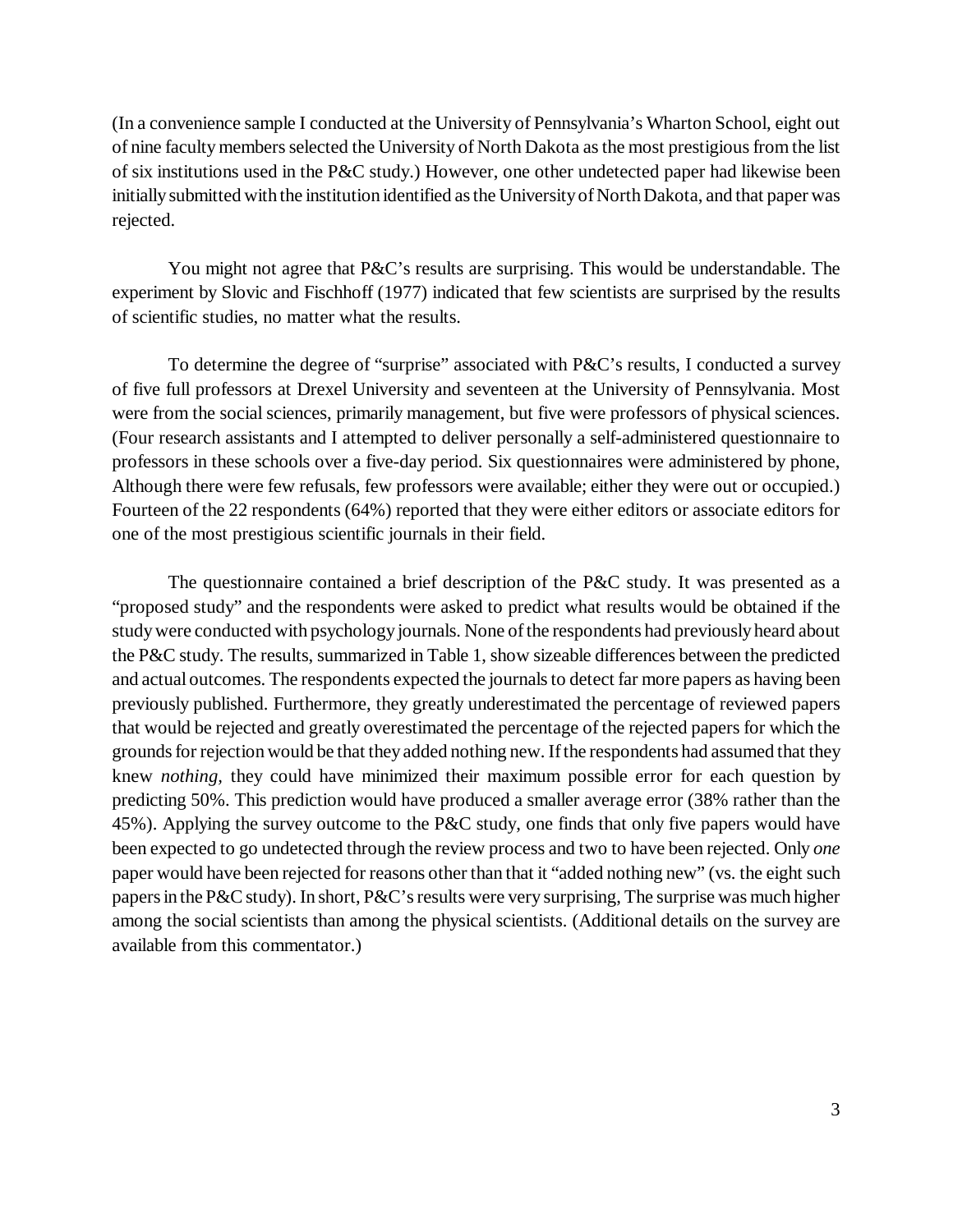|                                                                              | Average<br>predicted %<br>from survey<br>$(n = 22)$ | <b>Actual</b> %<br>$(P\&C)$ |
|------------------------------------------------------------------------------|-----------------------------------------------------|-----------------------------|
| Papers detected                                                              | 66                                                  | 25                          |
| Papers rejected (out of total<br>number reviewed)                            | 42                                                  | 89                          |
| Papers rejected as adding<br>"nothing new" (out of total<br>number rejected) | 46                                                  |                             |

**Table 1. Predicted Versus Actual Outcomes of P&C Study**

**Used simple methods.** P&C examined alternative hypotheses by using simple methods. These methods seemed appropriate, and it was difficult to see a need for greater complexity. In short, P&C lacked the methodological rigor desired for publication in a prestigious journal. They would benefit from studying Siegfried (1970), who showed how even tbe simplest ideas ean be made complex: He provided a rigorous proof that  $1 + 1 = 2$ .

**Failed to provide full disclosure.** To obtain information from some journals, P&C had to promise confidentiality (personal communication with Peters). It is interesting that scientific journals find it necessary to suppress relevant information. Does this protect science – or does it merely protect scientists?

P&C were unable to provide full disclosure. This omission represents the only time that their study clearly followed the author's formula. This shortcoming is unfortunate. How can we be sure that P&C did the study? Hoaxes are not unknown in science. Mahoney (1979, notes 91-95) provides a short bibliography of scientific hoaxes and deceptions, and recent deceptions are described in Trafford (1981). Or perhaps P&C made errors in their analyses: Wolin's (1962) study showed errors to be common for published studies in psychology.

Access to the original data would be helpful in evaluating P&C. What papers were used in the study? Who were the referees? What did the referees say in their reports?

**Wrote clearly.** Many items in the author's formula can be overlooked if only authors would write obtusely. Obtuse writing also seems to yield higher prestige for the author (Armstrong 1980b).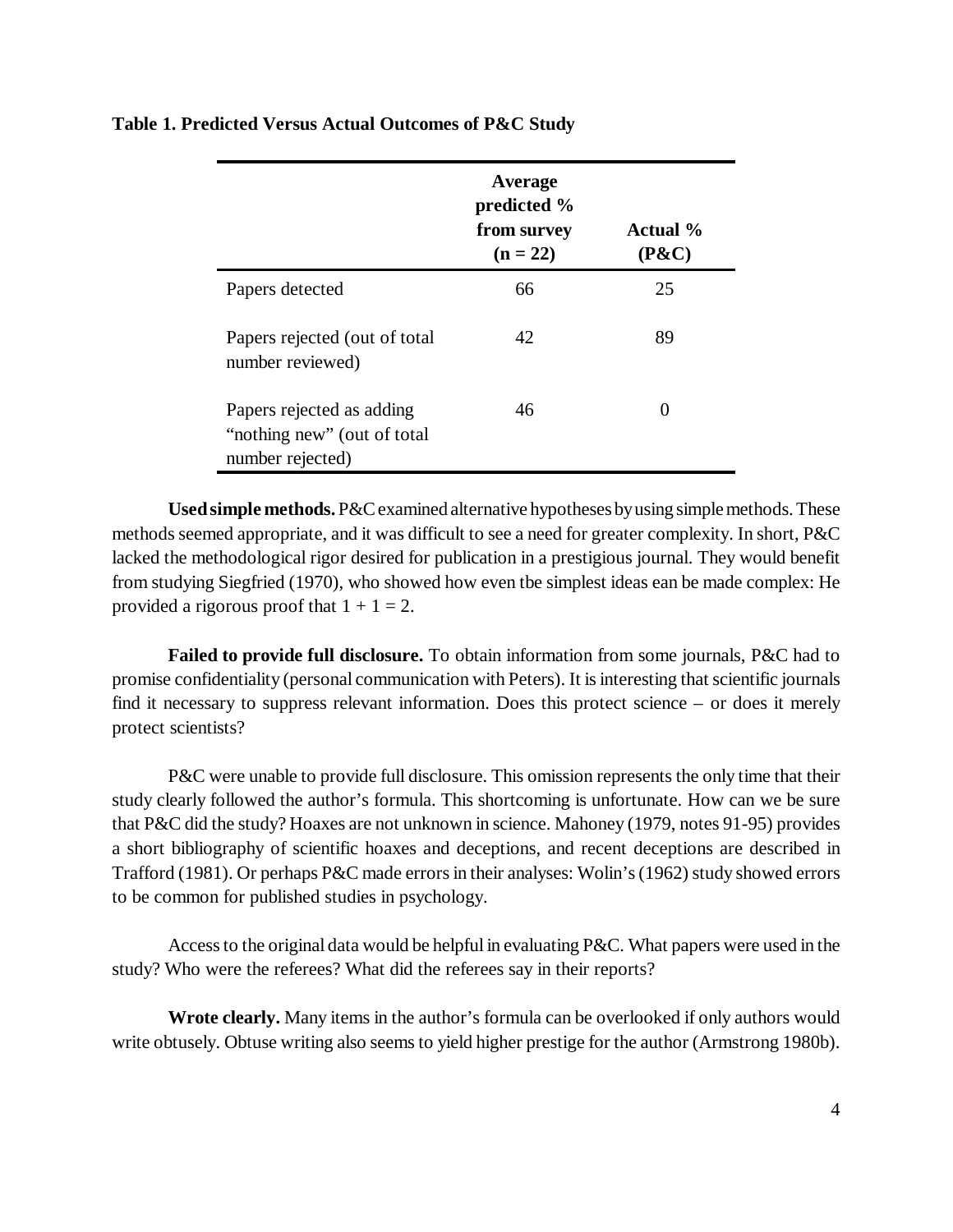P&C almost followed the rule. Their Gunning fog index was about 18.<sup>1</sup> This represents material appropriate for a second-year graduate student and is typical for scientific papers. (For example, I calculated an average Gunning fog index of 18.7 for papers published in 58 sociology journals.) P&C's note 1 was certainly an excellent example of fog.

**Recommendations.** On the basis of prior research and their own study, P*&*C offer suggestions for improving the review system in journals. Three of their suggestions are of particular importance: structured guides for referees, open peer review, and blind refereeing.

**Structured guides for referees.** A structured guide can clarify the aims of the journal, which should reduce the likelihood of bias due to irrelevant factors such as similarity in beliefs or backgrounds. I suggest that articles be reviewed according to a structured guide designed to refute the author's formula. That is, positive ratings should be sought for importance, challenges to current beliefs, surprising results, simple methods, full disclosure, and clear writing. $^{2}$ 

**Open peer review.** Some observers claim that referees will be more open in their criticism if their identity is kept secret from the authors and readers. Anonymity is certainly the traditional practice. In my survey of faculty members, 12 of the 22 respondents (55%) said they, as referees, would object to having their names revealed to the authors. Also, 12 others objected to having their names published along with the papers they reviewed.

 Nevertheless, I agree with P&C that an open reviewing system would be preferable. It would be more equitable and more efficient. Knowing that they would have to defend their views before their peers should provide referees with the motivation to do a good job. Also, as a side benefit, referees would be recognized for the work they had done (at least for those papers tbat were published).

Open peer review would also improve communication. Referees and authors could discuss difficult issues to find ways to improve a paper, rather than dismissing it. Frequently, the review itself provides useful information. Should not these contributions be shared? Interested readers should have access to the reviews of the published papers.

<sup>&</sup>lt;sup>1</sup> The Gunning fog index was calculated in the following way.  $G = 0.4(S + W)$ , where S is the average sentence length and W is the percentage of words with three or more syllables (not including prefixes or suffixes).

<sup>2</sup> We have attempted to do this in the editorial manual for our *Journal of Forecasting*. Copies are available from the author.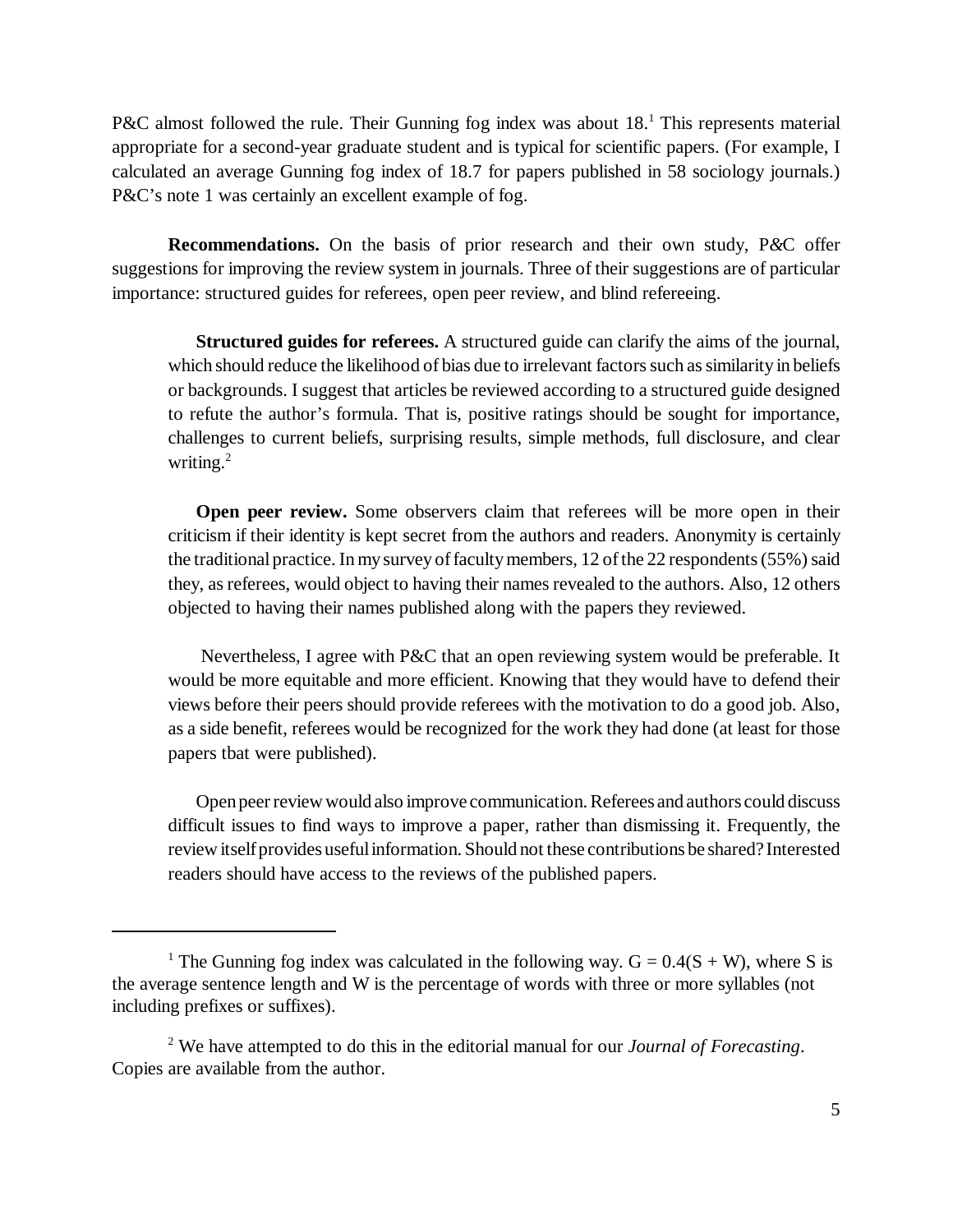For important issues, referees could publish their review along with the paper. The format would be similar to that eurrently used by the *Behavioral and Brain Sciences*. Such a procedure would provide a favorable bias for the acceptance of papers dealing with important issues. [See editorial note following this commentary. Ed.]

**Blind refereeing.** My conclusion, based on the prior research cited by P&C, is that blind refereeing shou1d be used by journals. Some studies have found it to be helpful (Schaeffer 1970). Although other studies have indicated no need for blind refereeing (P*&*C might also have included the experiment by Mahoney, Kazdin & Kenigsberg 1978, and the survey by Kerr, Tolliver & Petree 1977), none has shown blind refereeing to be harmful. Furthermore, the cost of blind refereeing is negligible.

In the survey described above, my respondents thought that the reviewers would be able to guess the author and institution for about one-third of the papers. Furthermore, in P&C's study only three of the 38 reviewers (8%) were able to detect papers that had already been published in leading journals by individuals from prestigious institutions. In short, blind refereeing would be expected to be relevant for most papers.

Most journals do not use blind refereeing (e.g., Coe & Weinstock 1967 found that only 26% of the major economics journals used blind reviewing). Judged in light of the earlier pattern of research results, P&C provide eompelling evidence in favor of blind refereeing. Finally, 14 of the 18 professors expressing an opinion in my survey (78%) thought that journals should use blind refereeing, so this change should be an easy one to make.

**Fate of the author's formula.** Academicians do not believe that the author's formela exists. In my survey, the 22 professors were asked the extent to which they thought each factor increased (+2) or decreased (-2) the likelihood of publication in "the highest prestige journals in your field." Table 2 summarizes the results. Respondents felt that authors should pick important problems, obtain surprising results, and write clearly. The only agreement, and it was modest, was that simple methods should be avoided.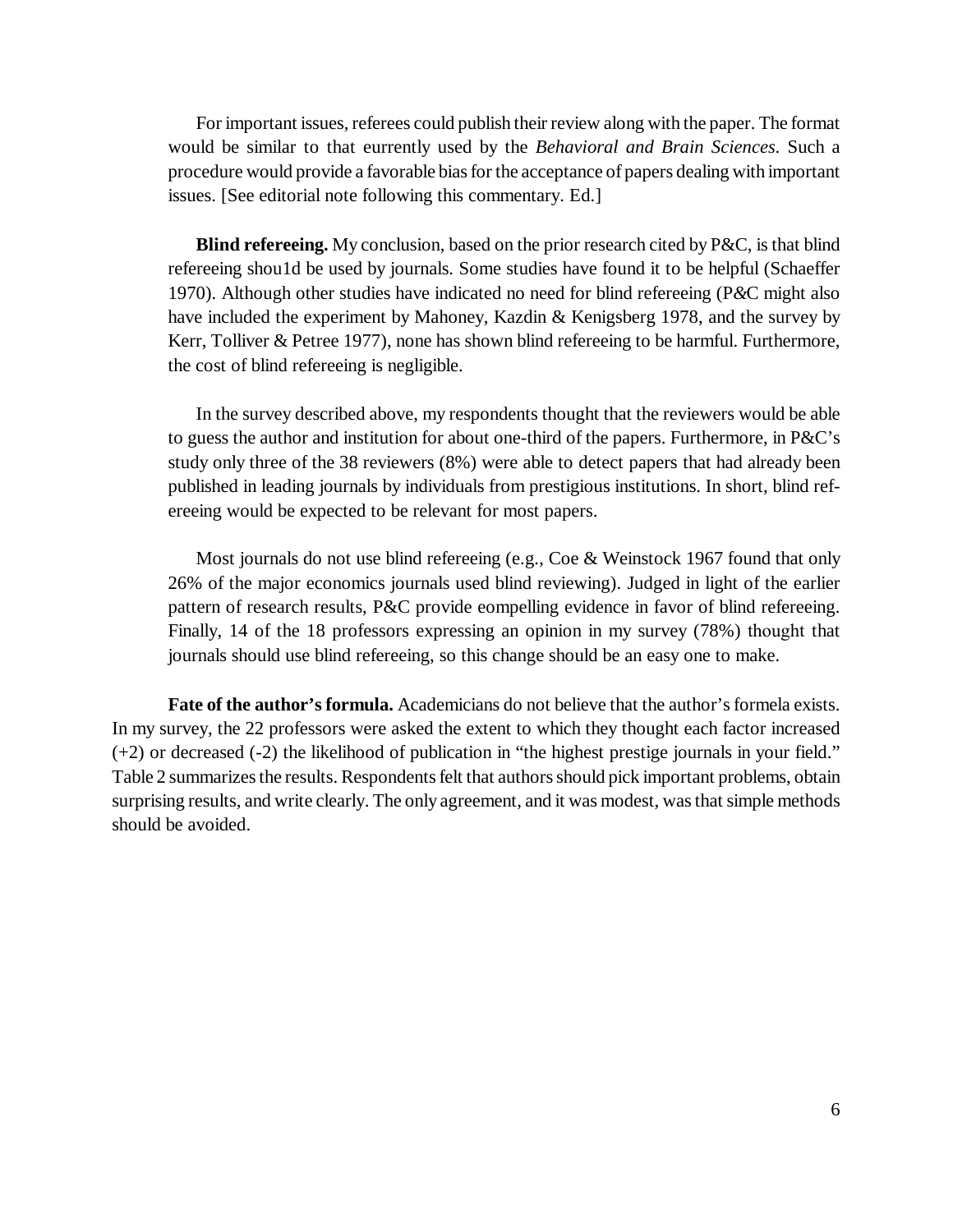## **Table 2. Academics' Opinions of the Author's Formula**

 $(-2)$  = greatly decreases to  $+2$  = greatly increases)

|                                | <b>Effect</b> on<br>acceptance |
|--------------------------------|--------------------------------|
| If the author does             |                                |
| not pick an important problem  | $-1.6$                         |
| not challenge existing beliefs | $-0.2$                         |
| among scientists               |                                |
| not provide surprising results | $-1.1$                         |
| not use simple methods         | $+0.4$                         |
| not provide full disclosure    | $-0.7$                         |
| not write clearly              | $-1.1$                         |

In contrast to these academics, I believe that the empirical evidence supports the existence of the author's formula (Armstrong 1982). The P&C case represents only a portion of the surprising research on scientific journals. We should examine this evidence and then take steps to penalize, rather than reward, use of the author's formula.

**Further research.** I wish that I had done the P&C study. One hopes that their study will be replicated and extended by others in fields other than psychology. The possibility of replications of this study should improve the vigilance of editors and referees: perhaps the next paper they receive has already been published. Particularly important would be a replication with journals that provide blind reviews. This will help to determine the relative importance of two of the most likely hypotheses in P&C: Is it a game of chance or is it bias against unknown authors and institutions?

Author's Note: This commentary was published along with the lead article by Peters & Ceci (1982).

Editor's Note:. *BBS* does not have a policy of open peer review (see C. Belshaw's commentary, this issue). Submitted manuscripts receive multiple, anonymous review (although referee anonymity is optional). Open peer commentary is accorded only to accepted articles (and then, of course, the referees are among those who are invited to submit a commentary). The *Journal of Experimental Psychology: General* has a policy of occasionally copublishing referee reports with accepted articles, and *Speculations in Science and Technology* sometimes publishes dissenting reviewers' exchanges of correspondence with authors (see W. M. Honig's commentary, this issue). R. A. Gordon's commentary discusses a similar proposal. Ed.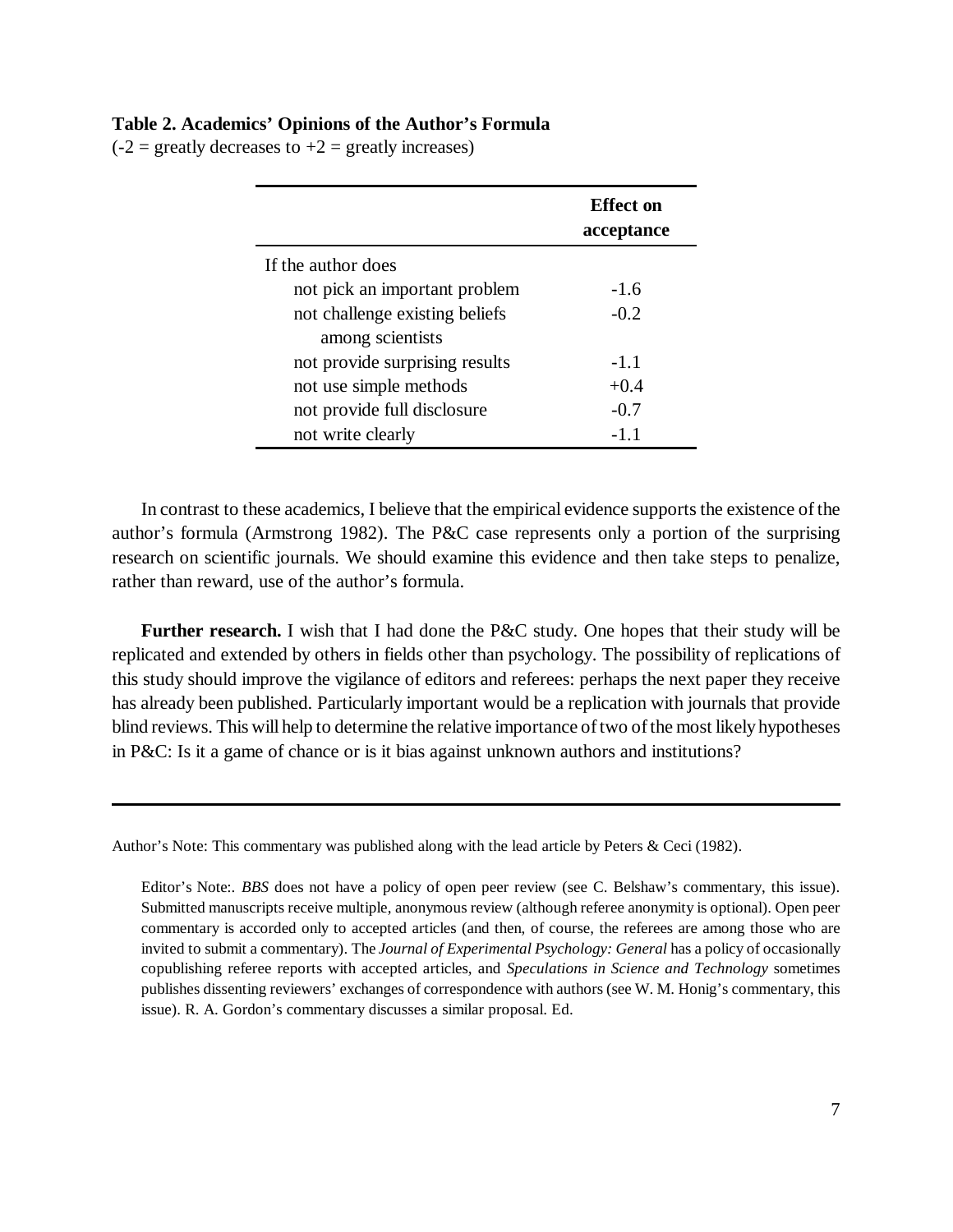## **References**

- Armstrong, J.S. (1980a), "Advocacy as a scientific strategy: The mitroff myth," *Academy of Management Review*, 5, 509-11.
- Armstrong, J.S. (1980b), "Unintelligible management research and academic prestige," Interfaces, 10, 80-86.
- Armstrong, J.S. (1979), "Advocacy and objectivity in science," *Management Science* 25, 423-28.
- Coe, R. K. and I. Weinstock (1967), "Editorial policies of major economic journals," *Quarterly Review of Economics and Business*, 7, 37-43.
- Goodstein, L. D. and K. L. Brazis (1970), "Credibility of psychologists: An empirical study," *Psychological Reports*, 27, 835-38.
- Hawkins, R. G., L. S. Ritter and I. Walter (1973), "What economists think of their journals," *Journal of Political Economy*, 81, 1017-32.
- Kerr, S., J. Tolliver and D. Petree (1977), "Manuscript characteristics which influence acceptance for management and social science journals," *Academy of Management Journal*, 20, 132-41.
- Mahoney, M. J. (1979), "Psychology of the scientist: An evaluative review," *Social Studies of Science*, 9, 349-75.
- Mahoney, M. J. (1977), "Publication prejudices: An experimental study of confirmatory bias in the peer review system," *Cognitive Therapy and Research*, 1, 161-75.
- Mahoney, M. J. , A. E. Kazdin and M. Kenigsberg (1978), "Getting published: The effects of selfcitation and institutional affiliation," *Cognitive Therapy and Research*, 2, 69-70.
- Mahoney, M. J. and T. P. Kimper (1976), "From ethics to logic: A survey of scientists," *Scientist as Subject*, M. J. Mahoney, ed. 187-93. Cambridge, MA:Ballinger.
- Peters, D. P. and S. J. Ceci (1982), "Peer-review practices of psychological journals: The fate of published articles, submitted again," *The Behavioral and Brain Sciences*, 5, 2, 187-195.
- Siegfried, J. J. (1970), "A first lesson in econometrics," *Journal of Political Economy*, 78, 1378- 79.